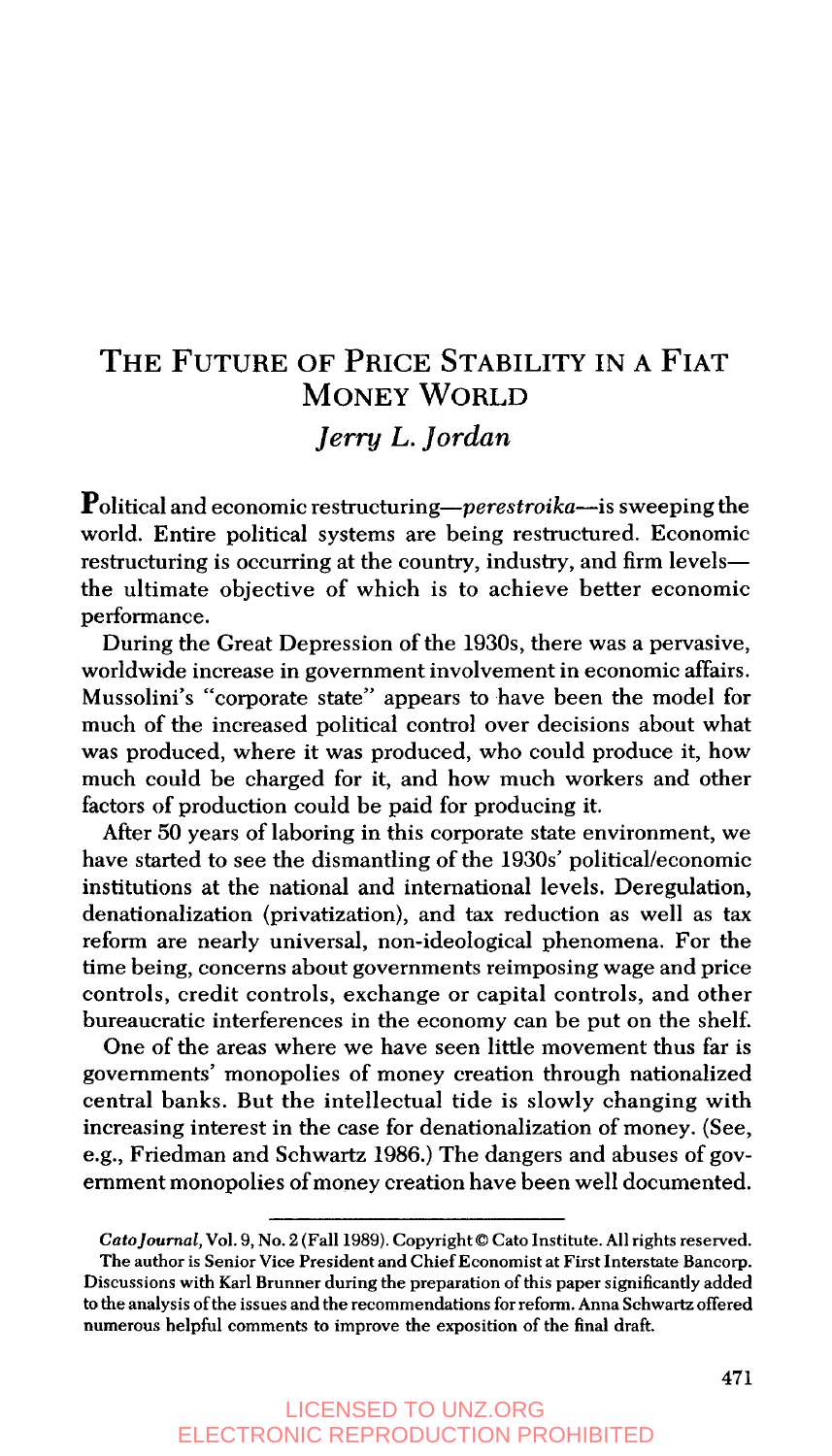The absence ofany effective "rule of law" constraining the discretion of governmentally controlled central banks in the 20th century has been thoroughly studied.

The nearly universal rejection of collectivist approaches to economic activity should now start to include central banking and money creation. Private, competitive approaches offer greater stability and protection from political abuse, as experience demonstrates.

## Failures of Discretionary Governmental Control

The performance of discretionary monetary authorities has been poor. There is growing concern about continued reliance in the future on a "great man" approach to discretionary monetary policies that are formulated and implemented by central banks. The United States has followed a purely discretionary approach to the formulation and implementation of monetary policy, at least since the early **1970s.** Indeed, unless one believes that the Bretton Woods system or the "gold-cover clauses" (regarding the issuance of currency and deposits at Federal Reserve banks) provided much institutional discipline, the United States has pursued a discretionary monetary policy since the **1930s.** 

I have argued elsewhere (Jordan 1988a) that the existence of a government agency such as a central bank that exercises sole and unlimited discretion is inconsistent with the general character of the U.S. Constitution. Not surprisingly, this compromise of constitutional principles has not brought about monetary arrangements that ensure stability. Still, simply reverting to a specie standard would **also** not ensure stability and is not politically feasible in any case. **A**  new, privately issued, unit of account-whether defined in terms of a commodity basket or a basket of fiat national currencies-could only very gradually become a viable alternative to the present monetary system.

**I** have chosen to focus on changes in the present institutional arrangements that I think can and should be implemented, and which would facilitate the evolution away from the present governmental, discretionary fiat monetary system. Some of **my** recommendations are intended to enhance market-derived discipline as it presently exists. Other recommendations are intended to increase the potential for evolutionary changes in monetary arrangements to provide greater discipline in the future.

## A **Public** Choice Approach

The objective of this paper is not to give advice to the Federal Reserve about current monetary policy. Borrowing an analogy from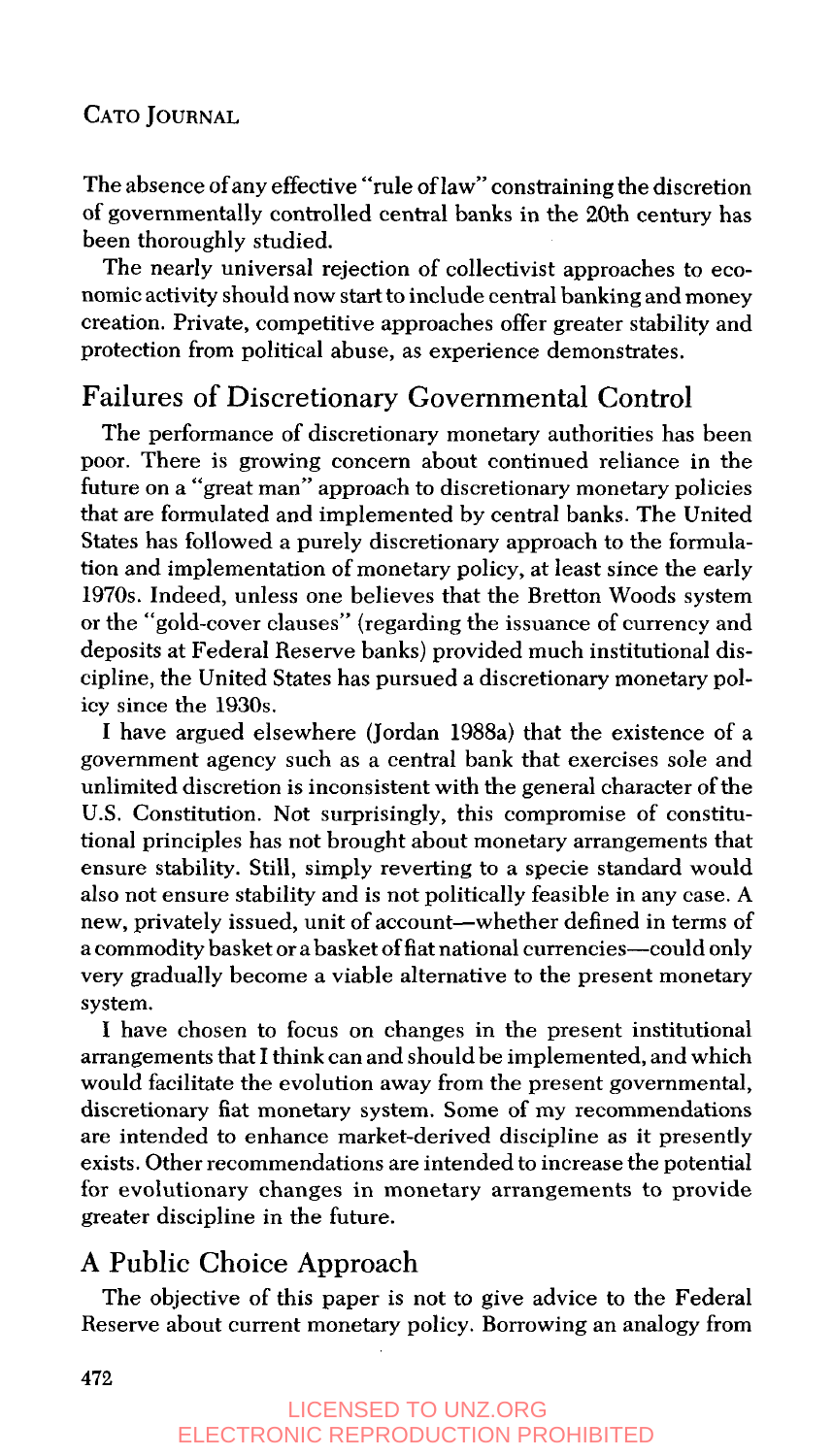James Buchanan, the presently constituted Federal Open Market Committee is like the players of a football team out on the field, playing according to the current rules of the game to the best of their abilities. Some of **us** have at times performed the role of those on the sidelines, whispering in the coach's ear about which plays to call, or asking to be put in the game. Some of **us** also have been "Monday morning quarterbacks," critiquing the way yesterday's game was played. But the present game **is** inherently flawed. The current system relies on a "great man" theory, emphasizing judgment and discretion rather than rules for formulating and implementing monetary policy.

Considering alternative monetary arrangements is like the team owners and consultants who gather in the off-season to consider changing the rules according to which the game will be played in the future. Continuing the analogy to competitive team sports, the "designated hitter" rule in baseball, the three-point play in basketball, and the "instant replay" in football are familiar rule changes that have affected the respective games.

The economics profession has achieved some success in the past in altering institutional arrangements for conducting monetary policy. The ending of the tiered structure of reserve requirements and the "lagged reserve accounting" system, abolishing the use of discretionary changes in reserve requirements for stabilization purposes, and phasing out Regulation Q interest-rate ceilings at depository institutions were all the result of economic analysis and empirical evidence that persuaded Congress that these "rules of the game" should be changed. I will recommend additional changes of the same type, and a few changes that would more fundamentally alter the nature of the game.

## **Functions** of **Money**

In gathering information about relative prices and conducting transactions, people use as money that entity that economizes best on the use ofother real resources (Alchian **1977,** Brunner and Meltzer **1971).** Thus, the efficiency of money influences the productivity of the real resources in society. The higher the quality of the entity that serves as money, the higher will be the standard of living.

Money can serve as a *store* of *value,* although many other assets also serve as stores of value, but not as money. Yet, **I** am skeptical whether any unit would ever serve **as** money that was not also a store of value. There is no case that **I** am aware of in which an entity did not serve as a store **of** value prior to beginning to serve other functions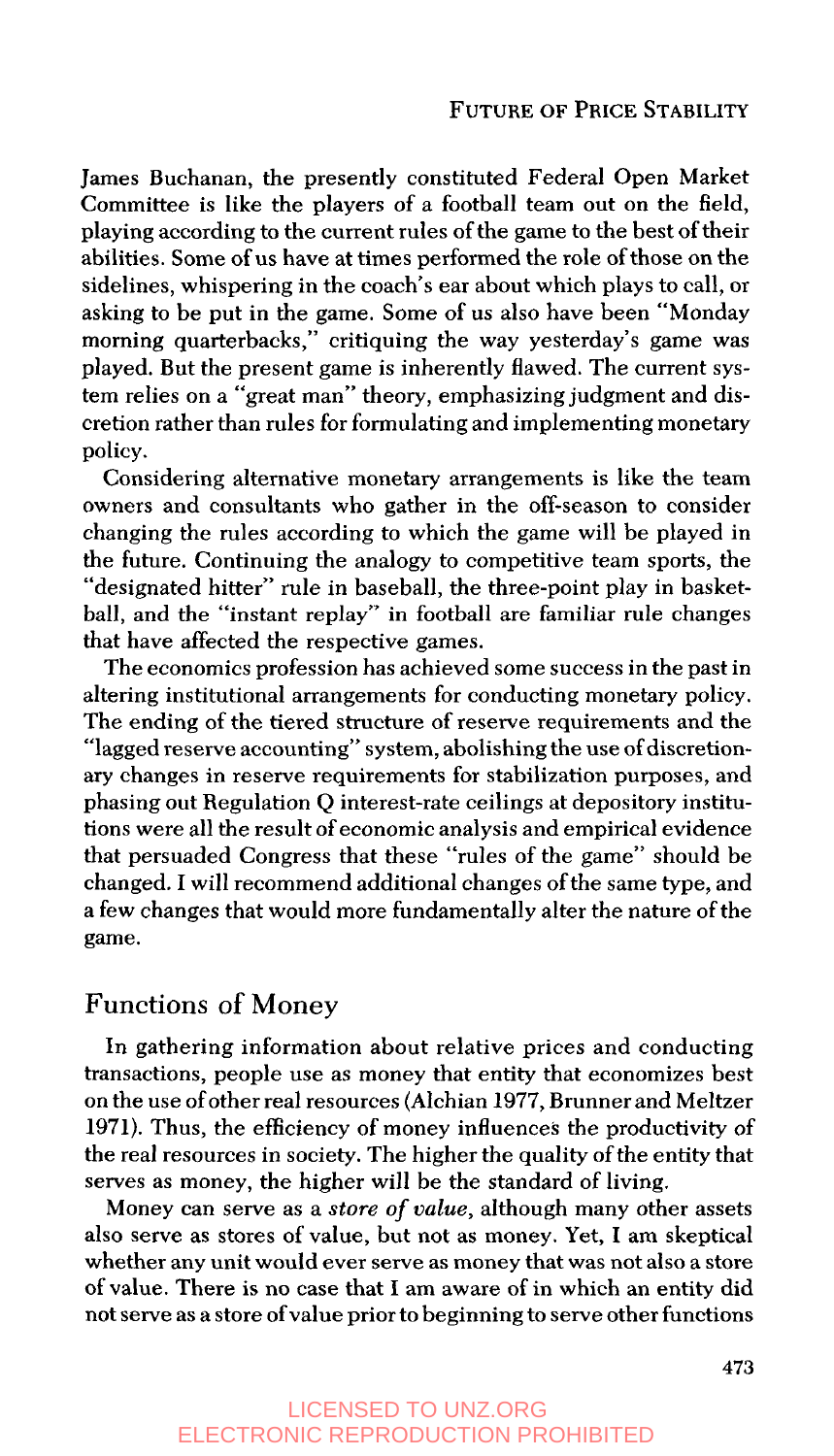of money. Under present arrangements, alternative monies (e.g., foreign currencies or specie) can compete with the domestic monetary unit as stores of value and thereby provide some discipline, even if they do not compete in the other functions of money. Although not unique to money, the store of value function is, nevertheless, very important.

Money also serves as a *unit* of *account* and as a *medium* of *exchange.* The first is an abstract concept, while the second is tangible and potentially quantifiable. These functions are separable, even though we normally see the same entity serve as both the unit of account and the medium of exchange. When we contemplate alternative monetary arrangements, we should be careful to specify which of these functions, or both, will be influenced by proposed changes in the status quo (see, e.g., Klein **1974,** McCallum **1986,** White **1984).**  Also, communication would be enhanced if we are careful to distinguish between "dollars" and "dollars worth of' some asset.

For at least the next decade, dollars will continue to be both the unit of account and the medium of exchange in the United States. Also, U.S. dollars (i.e., Federal Reserve notes and privately issued travelers' checks denominated in dollars) serve as stores of value in many foreign countries. In some foreign countries, the dollar serves as the unit of account and even as the medium of exchange. U.S. dollar-denominated deposits at foreign domiciled institutions-socalled eurodollars-serve as stores of value in foreign countries; dollars also serve as a unit of account and, occasionally, dollar balances are the medium of exchange in international transactions.

U.S. dollars (Federal Reserve notes) occasionally serve as a medium of exchange in Canada, but the U.S. dollar is not the unit of account. In Mexico and elsewhere, the U.S. dollar has at times served **as** a unit of account even when U.S. currency or dollar balances are not the medium of exchange. Prices of internationally traded commodities are often quoted in U.S. dollars even though the transaction may be consummated in another currency.

Within this country, one may choose among U.S. Treasury coins, Federal Reserve notes, private bank deposits, and privately issued travelers' checks as forms of holding dollars. Starting January **1, 1990,** banks in the United States will be permitted to offer deposits denominated in foreign currency units. It is already permissible to hold foreign national paper currencies and coins, but they do not serve as units of account or as media of exchange in this country.

The remainder of this paper concentrates on such issues **as** private versus public issuance of dollars and on competition for the dollar as a unit of account, as a medium of exchange, and, internationally, as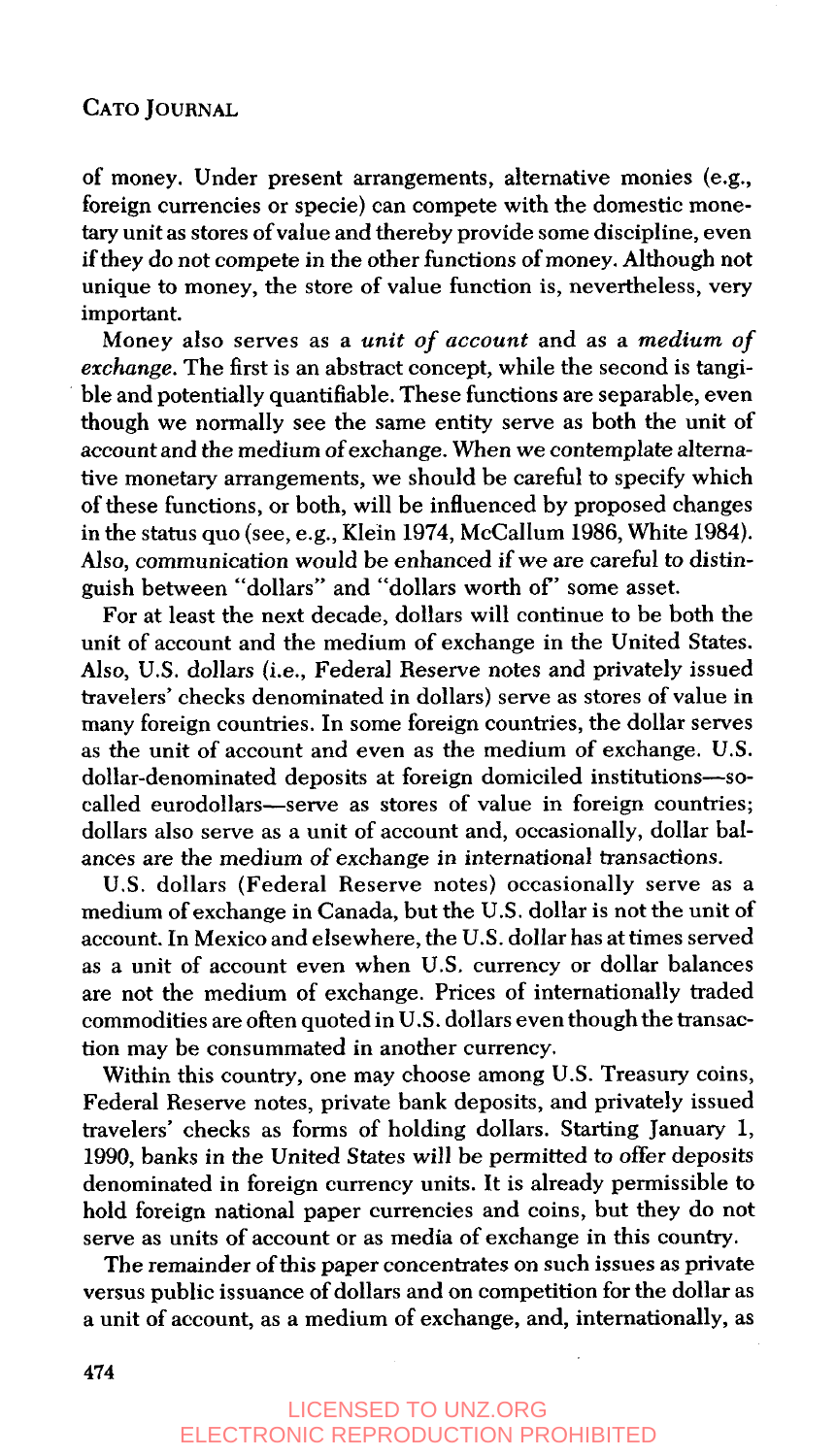a store of value. My emphasis is on the ways that discipline can be achieved as a result of falling information costs, falling transaction costs, and emerging technologies for money creation. In the evolution toward private monetary institutions, discipline can be reinforced by institutional changes that will constrain governmental creation of money units.

## Achieving Monetary Discipline

No institutional discipline in the United States currently constrains the central bank's ability or authority to create nominal money units. We all understand that central banks do not create "real money balances." However, people sometimes talk as though the creation of additional fiat money units creates real money balances on a oneto-one basis. In fact, the opposite tends to be the case. Excessive creation of nominal money units reduces the efficiencylproductivity of a nation's money, causing other real resources to be substituted for the functions of money. Consequently, achieving institutionalized or greater market discipline over the creation of nominal money units would increase social well-being.

In the 20th century, governments have increasingly financed current outlays by the issuance of interest-bearing obligations in welldeveloped capital markets without effective institutional constraint. In the United States, there is a national debt ceiling, but it is not binding since it is regularly increased every time the old limit is reached. The companion development of the phenomenon known as "open-market operations," whereby a central bank exchanges its own non-interest-bearing liabilities for the interest-bearing liabilities of the government sector-again without institutional constraint-has raised the average rate of inflation in the second half of the 20th century.

Present institutional arrangements raise the following questions: Is it politically feasible to sustain a non-inflationary monetary policy ifthere is an imbalance in the fiscal accounts? Namely, ifinstitutional restraint on the government's ability to finance current expenditures by the issuance of interest-bearing obligations is lacking, is it practical to seek institutional restraint on the creation of money units by the central bank? If it is even theoretically possible, is it politically feasible? (See Sargent and Wallace **1981;** also Sargent **1988.)** 

Furthermore, what would be the real economic implications of maintaining relative price stability through monetary policy if the imbalances of fiscal accounts persist? Karl Brunner and Allan Meltzer **(1972),** and later Jerome Stein **(1977),** have explored the implications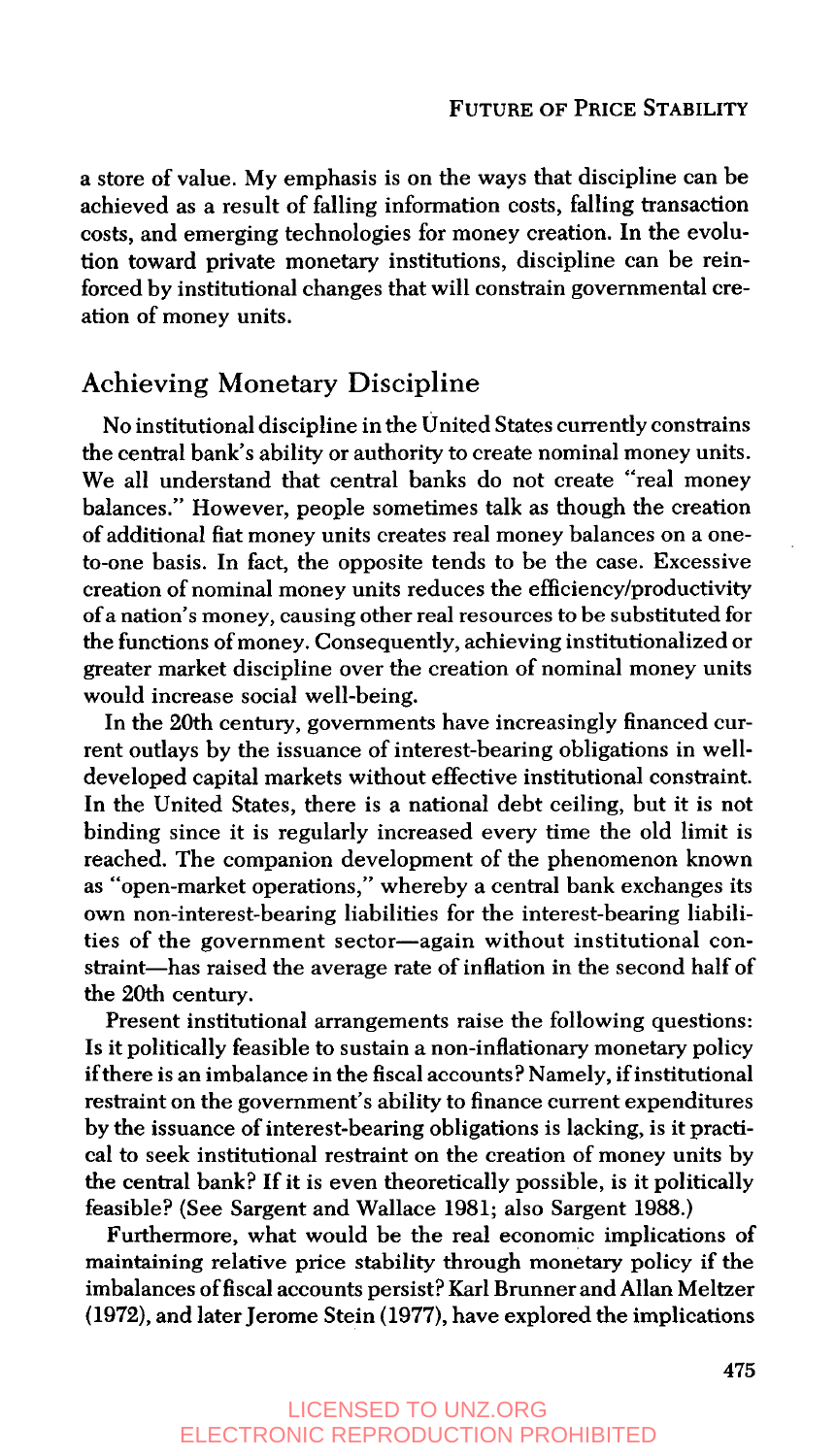of secular increases in the ratio of interest-bearing obligations of the government sector relative to the non-interest-bearing obligationsknown as the monetary base. They concluded that a rise in this ratio gradually raises real interest rates and, therefore, affects resource allocation.

In such an environment, society increasingly uses resources to satisfy current consumption demands rather than to enhance the ability to increase consumption in the future. It thereby lowers the secular growth potential of national output and, over time, standards of living rise less rapidly. All of this suggests that it is not useful to focus only on monetary rules as though they are separable from fiscal rules. In the long run, monetary policy is a fiscal instrument-it is a way of financing the government. If there is no constraint on government spending as a share of national income, and no constraint on the government's ability to incur deficits and issue interest-bearing obligations, then it is not likely that in a democracy the central banking authorities would find it possible in the long run to sustain a non-inflationary monetary policy (Jordan **1984,** Sargent **1988).** 

## Institutionalizing Monetary Discipline

Proposals for institutional arrangements to constrain the central bank's ability to create money are not more likely to be implemented than a balanced budget amendment to the Constitution or an effective debt ceiling on the interest-bearing obligations issued by the U.S. Treasury. Consequently, I am not optimistic that a legislated "monetary growth rule" would serve as an effective constraint on money creation and help maintain price stability.

Milton Friedman **(1980)** has advocated simply freezing the monetary base. I have previously suggested that open-market operations should be abolished and that any expansion of the monetary base should be accomplished by some other mechanism. Karl Brunner and I have discussed the idea of holding a national lottery for increasing monetary-base units. For example, if the monetary authorities wanted to increase the monetary base by **\$1** million dollars next month, they would sell **10** million **\$1** tickets and award winnings totaling **\$11** million. Each ticket would have an expected value of **\$1.10.** Thus, you would have a positive-sum lottery to increase the monetary base. The problem, of course, is that there would not be any effective institutional restraint on the growth of the monetary base, but it would be a movement away from the present system of enriching the brokerage community and government security dealers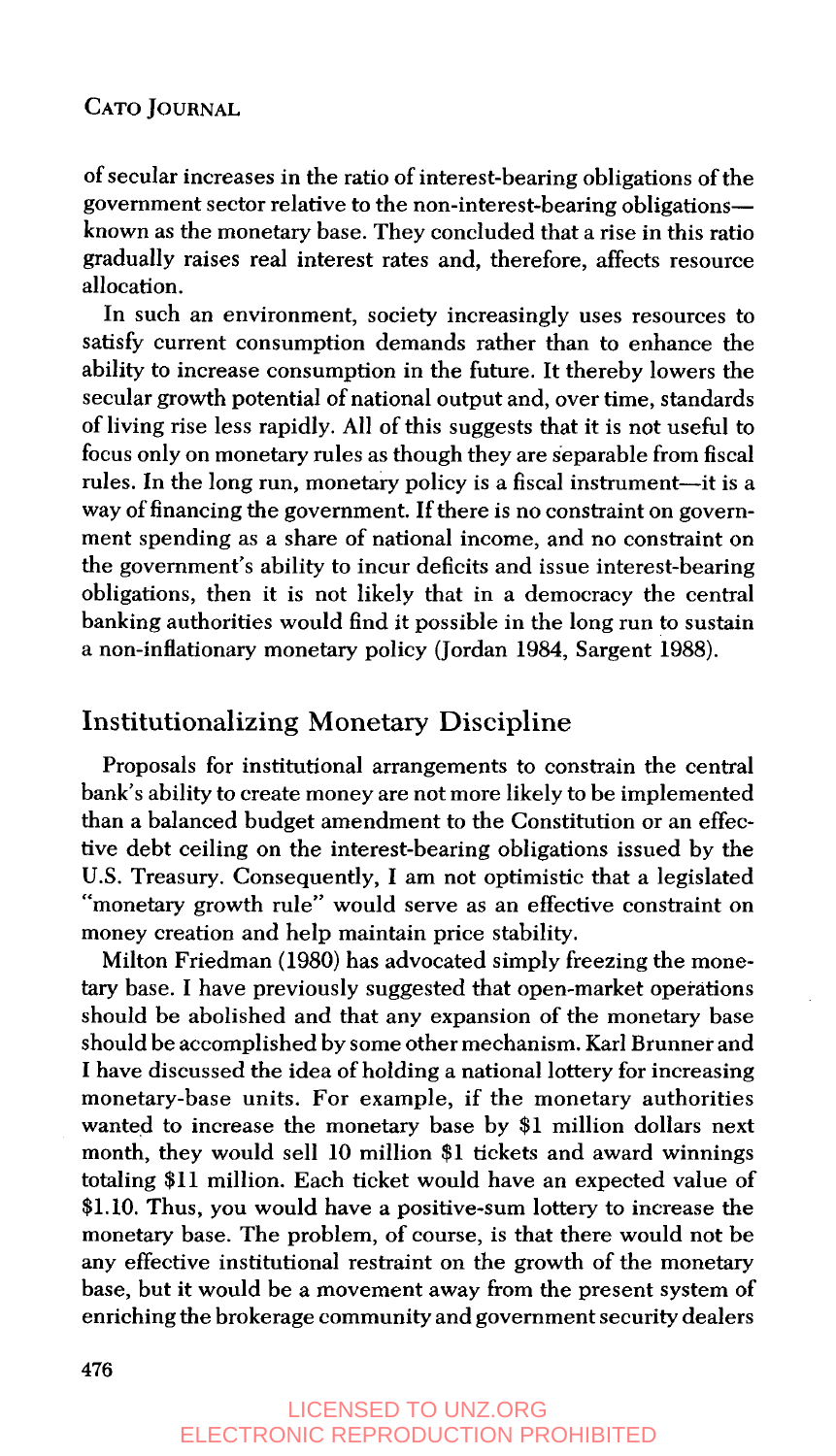as the government creates money. The move would favor the general public who purchases the lottery tickets.

Allan Meltzer **(1987)** has argued that one way to institutionalize a constraint on the growth rate of the monetary base would be to enter into treaties with other countries agreeing to limit respective monetary base growth rates to the prior three years' growth rate of actual output, less the actual growth of velocity over the period. A "McCallum Rule" would be an alternative approach to providing some flexibility in the implementation of the treaty over time (McCallum **1988).** The idea is that once the **U.S.** Congress has ratified a treaty with other countries, the treaty might serve as a more effective institutional restraint than we have in the case of the national debt ceiling. Such a proposal may have some merit as an interim form of discipline as long as we still have monopoly central banks. Such a treaty, however, should not be construed as a permanent solution to the dangers and inequities inherent in a statist approach to money creation.

At the time of the **US.** Gold Commission hearings, Robert Weintraub proposed linking the creation of monetary base units to the dollar price of gold. He wanted to limit the creation of base money in a way that made the monetary base effectively backed by the **U.S.**  gold stock. However, any such formula would be quite easy for Congress to change, so it would not be any more effective than the debt-ceiling limit.

## **Financial Markets as Monetary Police**

What discipline there has been in the last decade over creation of central bank money has come from the financial markets. Increasingly, people have come to think of the dollar's performance on the foreign-exchange markets and the behavior of interest rates in government securities markets as serving as police or disciplinarians constraining central banks' latitude for discretion in creating fiat money. When the dollar has been extremely weak on foreignexchange markets, as we saw in the late 1970s and again in the second half of the **1980s,** international political pressures arising from appreciation of other currencies caused the central bank to intervene and, thus, to contract base money.'

#### *Foreign-Exchange lntervention*

Domestic open-market operations should be abolished except in the case of a declared "national emergency." Any intervention by the

**'For a discussion of the effects of sterilized and unsterilized foreign-exchange intervention on the growth of the monetary base and money supplies, see Jordan (1988b).**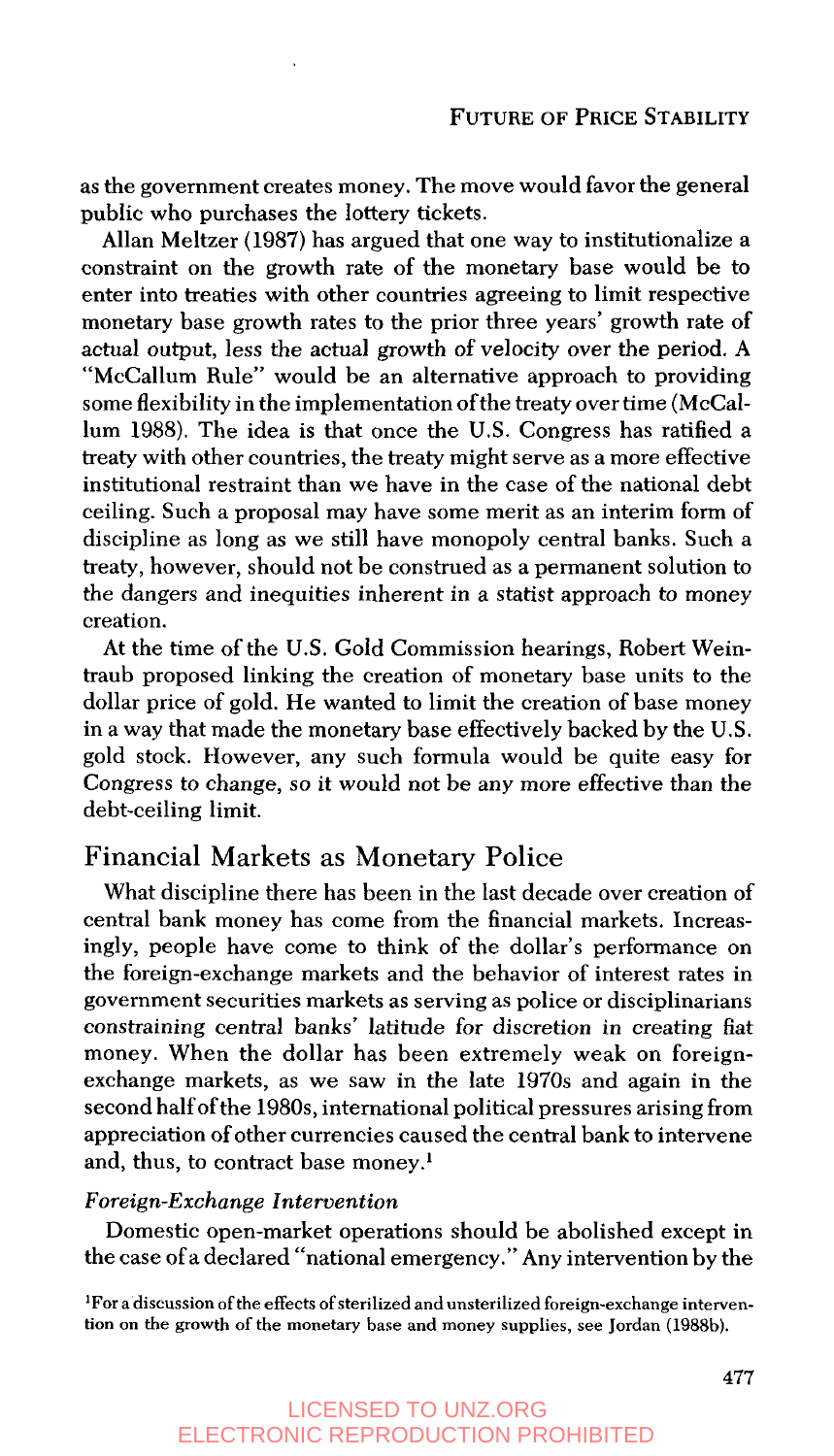central bank in foreign-exchange markets should also be prohibited. Some of the rhetoric about intervention on foreign-exchange markets contributes to confusion about money creation. We see reports in the newspapers that the Federal Reserve is said to have "purchased dollars." This "trader talk" makes no economic sense because the Federal Reserve does not have any means of paying for dollars other than through borrowing foreign currency (through swap agreements with foreign central banks) or by selling currencies that have previously been acquired by the U.S. Treasury for the exchange stabilization fund. The idea of the Federal Reserve "buying dollars" should be interpreted to mean that the Federal Reserve is *extinguishing*  dollars-the medium of exchange, not the unit of account.

The disposal of foreign-currency units that the Fed does not own, but has borrowed from other central banks or that the U.S. Treasury is holding, results in a contraction of the monetary base. When the intervention to sell foreign currencies involves "swap agreements," the Fed has incurred an obligation to repay the borrowed currency, so they have engaged in a "short sale." Selling short entails risk-in this case to the U.S. taxpayers. My guess is that the reason the U.S. Congress tolerates this type of transaction is that members of Congress do not understand it.

The incentive not to sterilize fully such intervention comes from the fact that a capital loss will be incurred if the dollar continues to fall after foreign currencies, obtained through swaps, have been sold. However, such risk has not provided consistent discipline in the past. A way of viewing this is in terms of domestic open-market operations. Instead of saying that the Federal Reserve "bought" government bonds, one could say that previous holders of government bonds "purchased" monetary-base units and "spent" interestbearing government securities to pay for them. Thought of that way, the "price" of base money would be expressed in terms of the inverse of the price of government bonds. When the Federal Reserve bids up the price of government bonds in dollar units (and, therefore, temporarily bids down the nominal interest rate), the mirror image is that the government-bond price of base money has gone down.

A transaction in which our central bank sells dollars or purchases foreign currency increases base money the same as when there is an open-market operation to acquire government securities. Such monetization of debt is a form of unlegislated tax and usually is a very regressive as well as divisive form of taxation.

#### *Competing Monies*

In a very fundamental sense, there is a competing demand for basemoney units between transactions liabilities issued by depository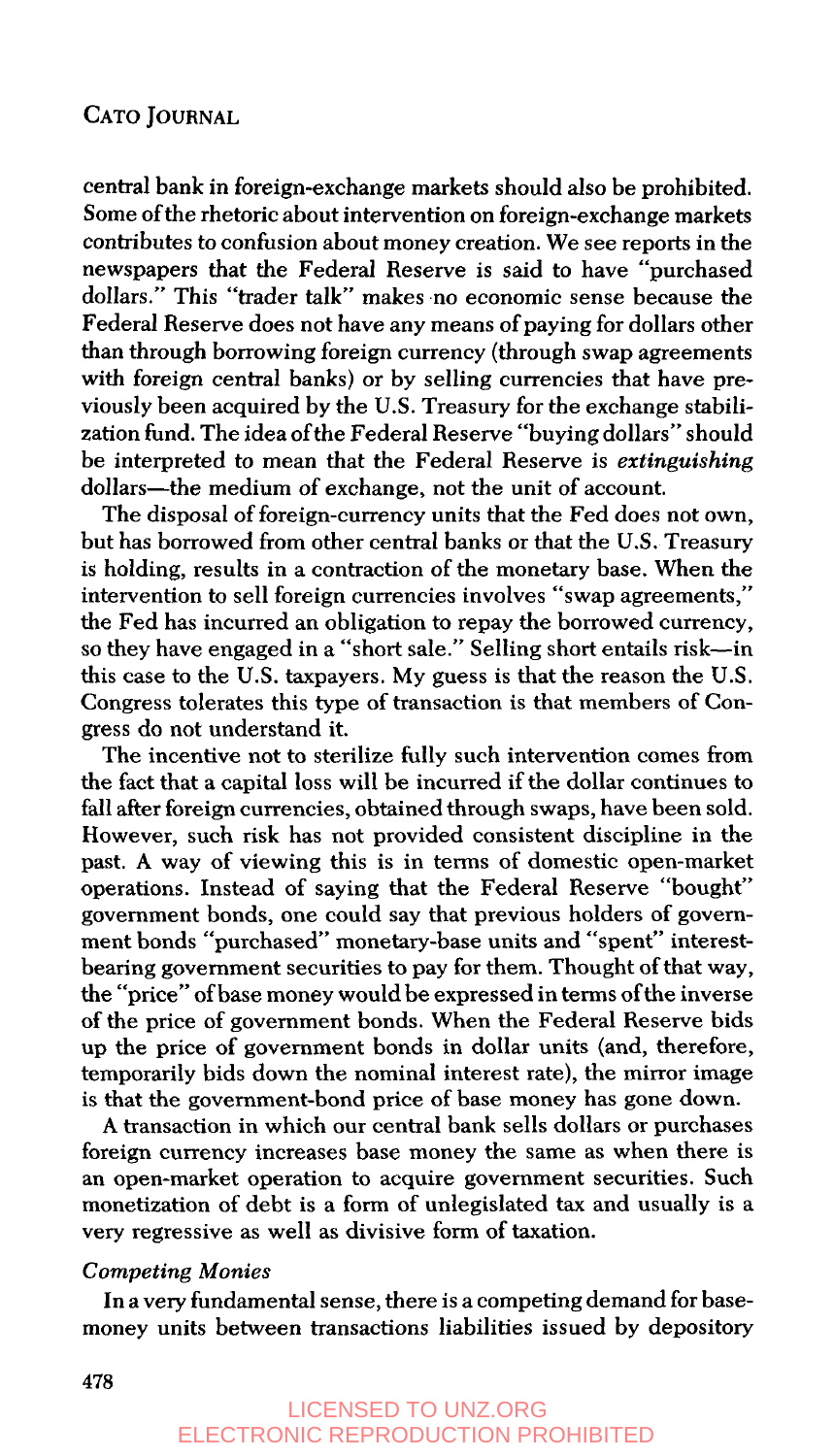. institutions and currency. Under current institutional arrangements, for a given amount of base money, an increase in the public's desire to hold currency reduces the reserves available to support transaction liabilities at depository institutions, causing a multiple contraction of such deposits. Any increase in the demand for transaction liabilities issued by financial institutions and, therefore, in the reserves necessary to support them forces a contraction of currency held by the public unless there is an accommodating increase in monetary base provided by the Federal Reserve.

The eventual emergence of "electronic currency" will create a private alternative to Federal Reserve notes as currency and will allow banks to hold fractional reserves against currency. Such arrangements will eliminate one source of fluctuations of the various monetary multipliers caused by competing uses of base money when one type of money is supported by fractional reserves and another type is not.

The demand for base money issued by the government sector would go down, as private currencies-whether denominated as American Express (AMEX) notes, European Currency Units (ECUs), or dollars-replace governmentally issued 100 percent reserve currencies. Theoretical and empirical research will have to derive the monetary multiplier and the velocity implications of such private currency arrangements.

If interest were paid on reserves that the depository institutions are required to hold at the Federal Reserve, then we would have a shrinking stock of non-interest-bearing "high-powered money" or monetary base as private currency replaces Federal Reserve notes. All government liabilities issued by both the Treasury and the central bank would be interest bearing, except for any paper currency and coin that still circulates. But, if central-bank fiat currency is a diminishing part of the total because of the emergence of electronic currencies issued by the private banking system, there would be even less rationale for open-market operations.

As foreign-currency-denominated deposits become available and more common-at least as alternative stores of value-"competing base monies" become more meaningful. Since the demand for base money is derived from the demand for currency and demand deposits, changing public preferences for alternative monetary units will constrain the central bank's ability to monetize debt. Lower costs of switching to alternative currencies will inhibit the central bank from engaging in excessive monetary creation.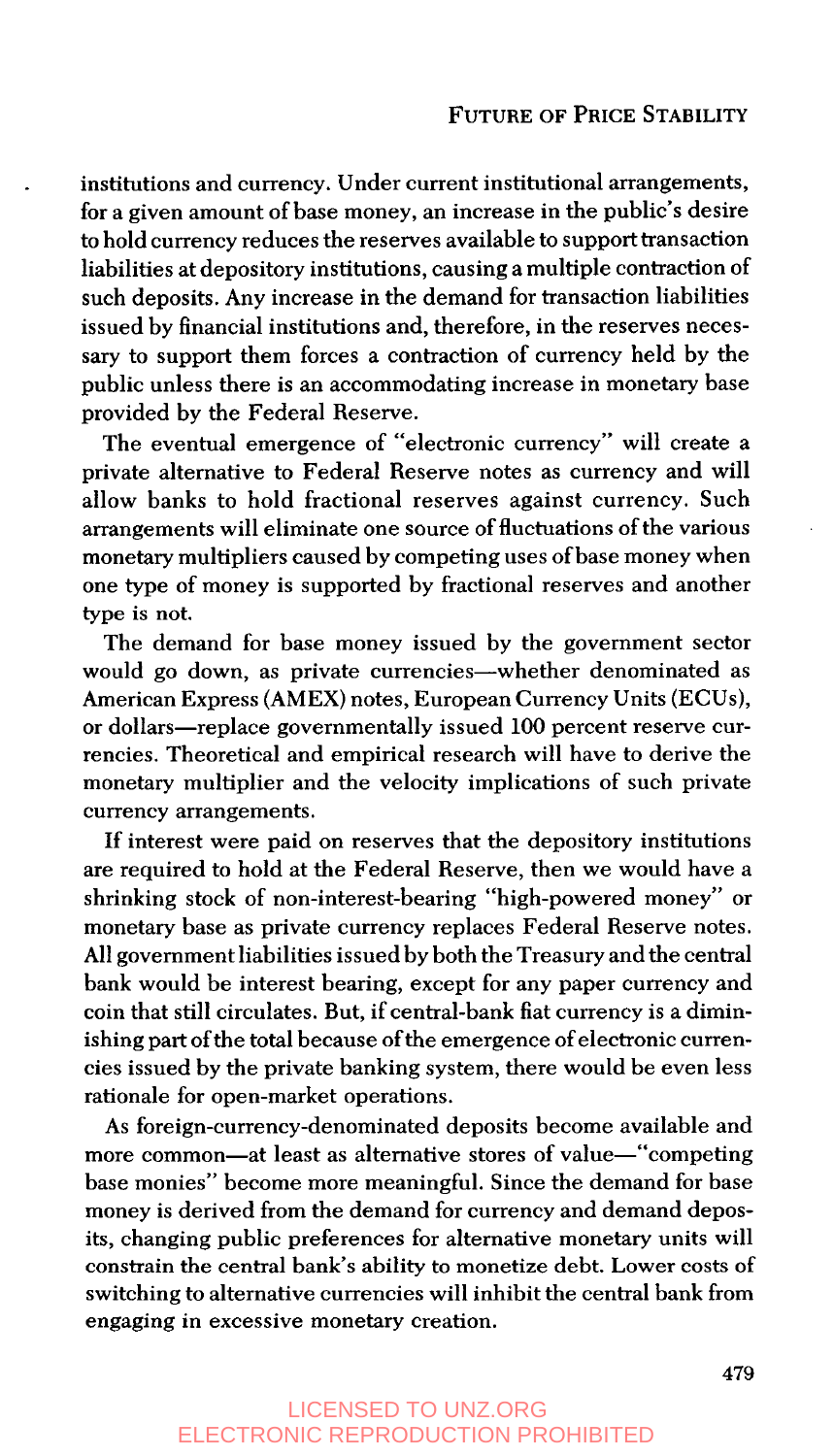## Institutional Reforms

For most of the 75-year history of the Federal Reserve system, money and banking textbooks have taught that there are three tools of monetary policy: reserve requirements, the discount rate, and open-market operation. Since enactment of the "Depository Institutions Deregulation and Monetary Control Act of **1980,"** there have been no changes in reserve requirements imposed on depository institutions. That still leaves two tools for discretionary policies.

### *Discount Hate*

Economists are generally agreed that discretionary changes in the Fed's discount rate have little quantifiable effect on anything important. Yet changes in this rate are highly visible and tend to be politically sensitive. Removing the discretion and the political sensitivity would be highly desirable. Initially, the Fed should be encouraged to frequently raise this rate, explaining increases to the politicians as anti-inflationary actions, until the rate is above the federal funds rate. Then, when the federal funds rate falls below the discount rate, the Fed should announce that it is going to cut the discount rate and float it at a level one-quarter percentage point above the federal funds rate. Announcement of a floating rate will be more acceptable if it involves a reduction of the rate than if it involves an increase. Establishing a small penalty above market rates will make borrowing at the discount window a "right," rather than a "privilege," as it is now. Floating the rate will end the discretion and eliminate the political sensitivity of changes in the rate.

### *Open-Market Operations*

On behalf of all of the Federal Reserve banks and under the direction of the Federal Open Market Committee, the Trading Desk of the New York Federal Reserve Bank engages in transactions in the government securities market. When the Fed "buys" government securities, the debt is effectively cancelled. This action is referred to as "monetization" of the national debt. What are often referred to as the "non-interest-bearing liabilities of the government"-bank reserves and currency-are increased as a result of the Fed's monetization of government debt. There are no institutional limits on the amount of interest-bearing debt that can be cancelled in this way, and *so* there is no limit on the amount of non-interest-bearing debt, or monetary base, that can be created. This undesirable situation is, **I** believe, a source of much of the monetary instability of the past **40**  years.

## LICENSED TO UNZ.ORG ELECTRONIC REPRODUCTION PROHIBITED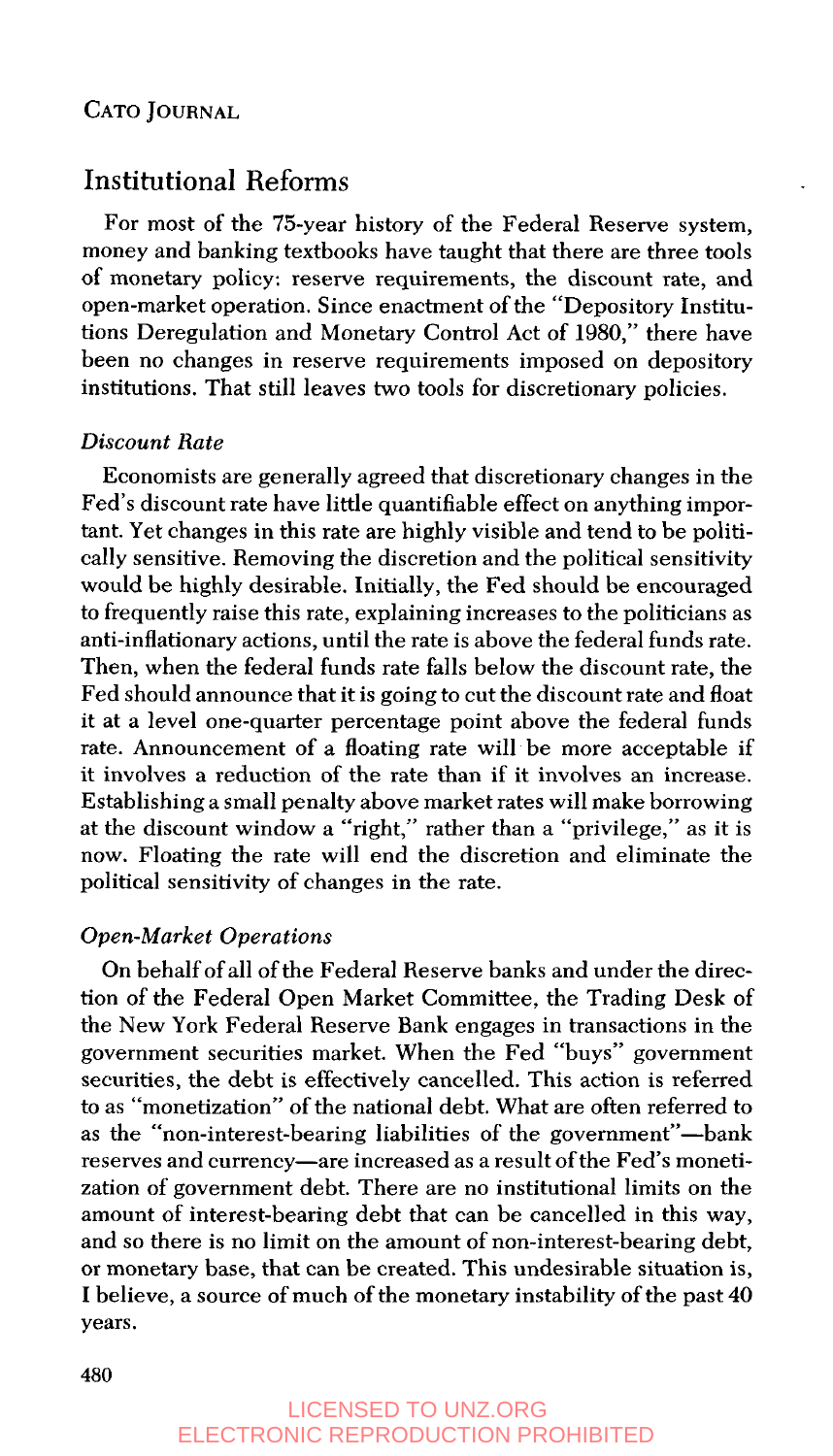Congress should be persuaded that open-market operations, like changing reserve requirements, should be undertaken only very infrequently-such as during a declared "national emergency." All of the securities currently held by the Federal Reserve Banks should be cancelled. At the end of 1988, the Federal Reserve Banks held nearly **\$240** billion of U.S. government securities. The facade of the Fed's "income" from such securities drives a wedge between corporate before- and after-tax income in the national income accounts and should be eliminated. The Treasury's actual net interest expense—excluding the amount currently paid to the Federal Reserve Banks and then returned to the Treasury as "other income"-would be correctly reported.

### *Federul Reserve Board and the Reserve Bunks*

Back in 1913, Carter Glass and his congressional colleagues thought they were setting up a system of "bankers' banks," supervised by a quasi-governmental board. "Reprivatizing" the Federal Reserve banks would move us back in the direction originally intended and would reintroduce some competitive discipline. The Board of Governors should be financed by congressional appropriations, rather than assessments of the Reserve banks. The Reserve banks should be operated as profit-seeking companies. They should cease performing those services that can be performed better by others; in the services they do provide, they should be allowed to compete with one another. Economic efficiency requires that Reserve banks provide only those services in which they have a comparative advantage.

District boundaries should be abolished (present boundaries were supposed to have been only a temporary expedient), and the owners of the Reserve banks (member commercial banks) should be permitted to sell as well as buy shares of the Reserve banks. Reserve requirements are now uniform as well as universal for depository institutions, and there is universal access to the discount window and other services, regardless of the type of institutional charter held. Thus, there is no reason to require some depository institutions to hold stock in Federal Reserve banks while others do not.

#### *Reserve Requirements*

The Federal Reserve Banks should be permitted to pay interest on reserve balances, and the level of such reserves should be that amount necessary for clearing and liquidity purposes. Non-interestbearing reserve requirements, with a minimum level above the desired reserve level, serve as a tax on the right to operate as a bank.

### LICENSED TO UNZ.ORG ELECTRONIC REPRODUCTION PROHIBITED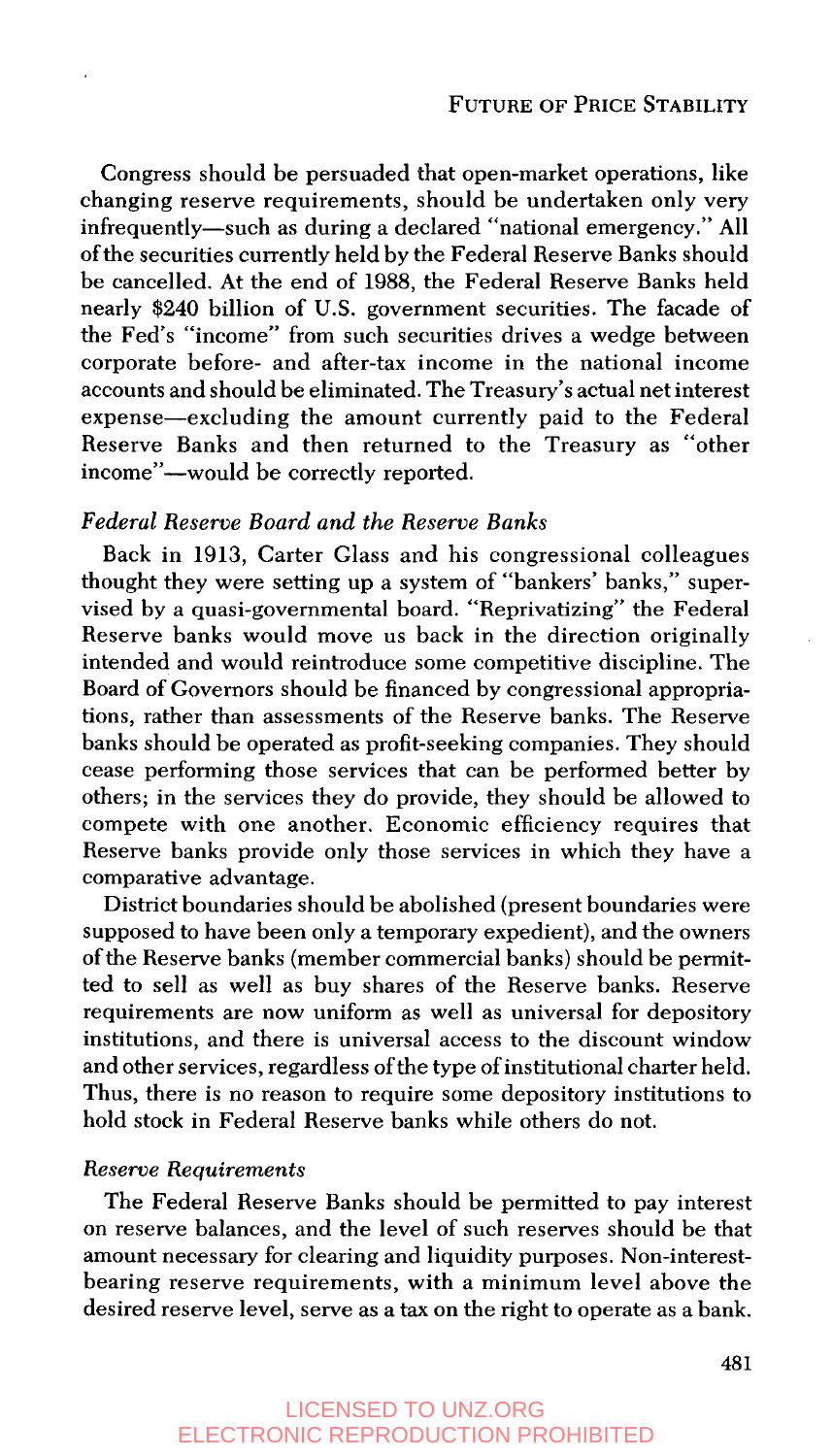They reduce the earnings of the depository institutions, and they create an inequity between depository institutions and their competitors such as money market mutual funds. The current 12 percent idle reserve balance on transaction liabilities of depository institutions is excessive. The Federal Reserve should begin to gradually lower the minimum reserve balance to the 8 percent level permitted by the 1980 legislation. New legislation should be sought to permit further reductions if it then appears that 8 percent is greater than the level necessary for clearing purposes.

Reserve requirements on "travelers' checks" issued by banks should be abolished. Currently, travelers' checks issued by nonbanks (American Express, Mastercard, Visa) are not subject to reserve requirements. It is ironic that the Federal Reserve now includes in measures of the U.S. money supply about \$7.5 billion of travelers' checks issued by nondepository institutions, while depository institutions have not been successful in creating this form of private money. The 12 percent idle reserve on outstanding amounts is an impossible hurdle for depository institutions to overcome in competing with nondepository instructions that must maintain only a clearing balance, based on actual redemption experience. This inefficiency should be eliminated.

## Emerging Technologies and Further Reforms

Effective January 1,1990, U.S. commercial banks will be permitted to offer deposits denominated in foreign currencies. There should be no legal reserve requirements on such accounts. The banks that offer them will be required to maintain corresponding balances in foreign currencies to hedge the currency exposure and/or will use other techniques for hedging against exchange-rate risk.

Travelers' checks denominated in foreign national currencies will become more readily available and serve as an alternative "abode of purchasing power" once the costs of converting relatively small amounts are lowered. Travelers' checks, or deposits denominated in ECUs or other "baskets" of national currencies, will provide opportunities for diversifying exposure to purchasing-power changes.

### *Private Electronic Currencies*

As "smart card" technologies become more available, the potential for truly private currency emerges. "Electronic currency" is created when a microdot records a claim on the issuing institution that can be transferred to others. A "withdrawal" occurs when an individual instructs the bank to transfer funds from a deposit account to the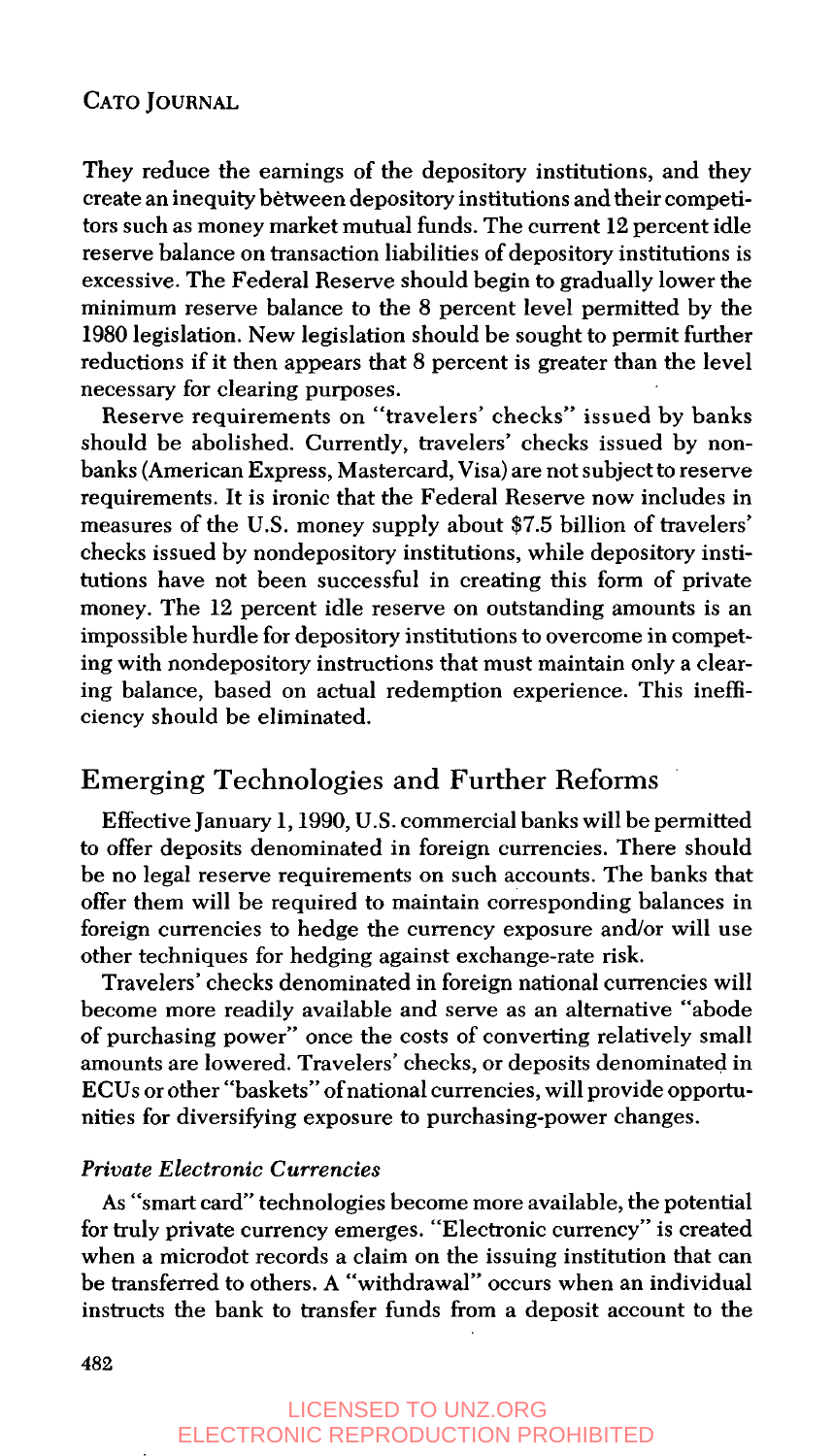smart card. When a purchase or payment *is* made, the recipient receives a claim on the bank. In the meantime, the outstanding amount of "float" recorded in the smart card is a new form of privately issued currency. As such, it competes with Federal Reserve notes and Treasury coins, as well as other private currencies such as travelers' checks.

There should be no legal minimum reserve requirements imposed on outstanding smart-card liabilities. Such amounts should not be defined as "deposits." Actual experience with clearings will dictate the liquidity balances that will be held by the issuing institution, as is the case with American Express checks today. If the Federal Reserve imposes reserve requirements or other restraints on the issuance of such privately issued electronic currencies, banks will not be able to compete, and once again the unregulated nonbanks such as American Express, Mastercard, and Visa will become the dominant issuers of private currency.

New currency units-defined initially as a fixed-weight basket of familiar national currencies, such as ECUs or AMEXs—are now becoming possible. Accounts denominated in units that represent baskets of currencies will occur first as an alternative store of value. Whether a demand for alternative units of account or for media of exchange emerges will depend on the experience with the dollar and other national currencies in the future.

Alternatives to Federal Reserve notes and Treasury coins as media of exchange have always been available as deposits issued by private banks. In the **1980s,** such deposits became more competitive as interest prohibitions or ceilings were eliminated. They would become even more competitive if non-interest-bearing reserve requirements were lowered or abolished.

Privately issued travelers' checks compete with governmentissued currency and privately issued deposits as media of exchange, but generally are cancelled after only one transaction. The emergence of "electronic currency" technology offers the possibility of a new form of privately issued media of exchange.

#### *Specijic Performance*

Alternatives to the dollar as **a** unit of account in the United States are not currently available. The institutional reform that would open up the possibility of privately issued alternatives to the dollar as a unit of account is legislation requiring the enforcement of "specific performance" by the courts. Currently, a contract between two parties can be stated in terms of a foreign national currency, gold, or other unit. However, in the event of default, the courts will not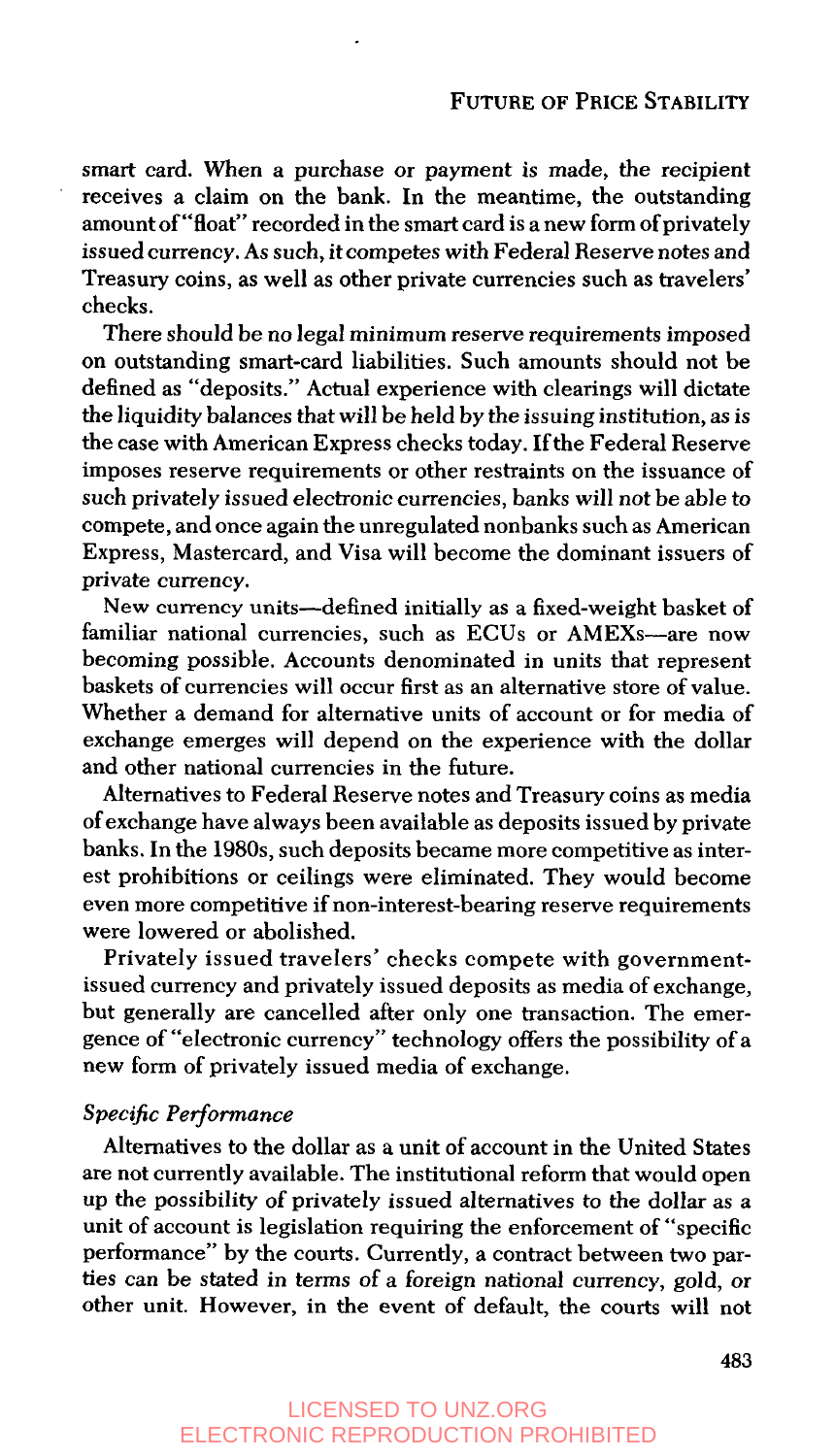require performance in the stated unit, but will require a "dollar equivalent" to be paid. Failure of the courts to enforce specific performance seems to be contrary to the constitutional prohibition of laws mance seems to be contrary to the constitutional prohibition of laws<br>"impairing the obligation of contracts." Enforcement of specific performance is essential to the creation of viable alternatives to the dollar as a unit of account.

Once the courts are committed to enforcing specific performance, contracts that stipulate specie, basket currencies such as ECUs, AMEXs, or commodity-backed-currencies will be tested for acceptability. Friedman and Schwartz (1986) are persuasive in arguing that a "phoenix" fiat currency has never arisen in the past and will not in the future. Any new currency unit will initially be defined in terms of existing fiat currencies, just as the Japanese yen and Deutsche mark were initially defined in terms of U.S. dollars after World War 11. The yen and mark were delinked from the dollar only when the dollar's tenuous remaining linkage to gold was severed in the early 1970s. Most national currencies of smaller or less-developed nations continue to be defined in terms of the dollar or one of the other major national fiat currencies.

## Summary of Recommendations

The following are some of the institutional reforms of present monetary arrangements that I believe should be implemented.

#### Near-Term Actions

United States should As immediate steps, until further reforms can be implemented, the

- 1. Seek a treaty with other major industrialized countries (such as those comprising the G-7), agreeing to form a "price stability club" in which each country agrees to limit the growth of its monetary base to a rate compatible with price stability and longrun growth potential.
- 2. Float the discount rate at a small premium above the Federal funds rate.
- **3:** Lower the minimum reserve requirements on transactions to the 8 percent level permitted by current law and enact legislation to lower the rate further.
- **4.** Allow interest to be paid on any reserve balances depository institutions are required to hold at Federal Reserve Banks.
- 5. Eliminate reserve requirements on travelers' checks issued by depository institutions.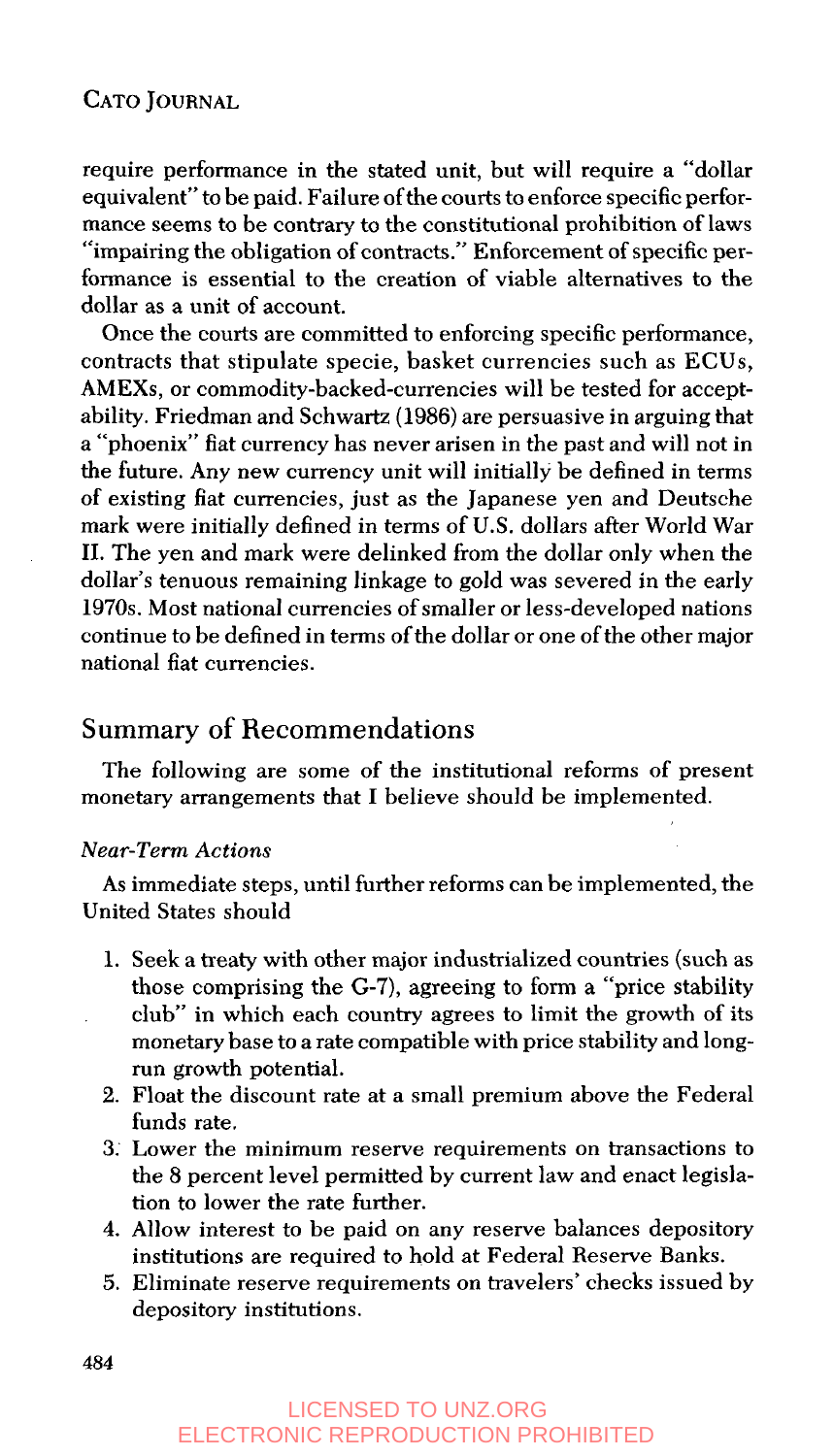6. Prohibit central bank transactions in foreign-exchange markets, except in cases of declared national emergencies.

## *Longer-Term Reforms*

Over the longer run, the United States should

- **1.** Legislate "specific performance" so that contracts written in terms of foreign currencies, specie, various "basket," or other private currency units are enforceable in the unit specified in the contract.
- **2.** Exempt from minimum reserve requirements all "electronic currency" issued by banks as "smart-card" technologies become available.
- *3.* Abolish open-market operations.
- **4.** Cancel the government securities currently held by Federal Reserve banks.
- *5.* Reprivatize the Federal Reserve banks, abolish district boundaries, allow the Reserve banks to compete with one another, and permit commercial banks to buy or sell stock in Federal Reserve banks.

None of these proposals is "revolutionary"; none would result in dramatic changes in the public's available options regarding stores of value, media of exchange, and units of account. However, the changes in the institutional rules of the game would begin to affect behavior over time and ultimately would result in a lessening of the government's role in our monetary system. Now that market-oriented systems, relying on private initiative and unfettered competition, are becoming recognized as superior-even in socialist economiesdenationalization of the money-creation process should be included in the agenda for economic restructuring.

## References

- Alchian, Armen. "Why Money?" Journal of Money, Credit and Banking 9, no. 2 (1977): 133-40.
- Brunner, Karl, and Meltzer, Allan H. "Money, Debt, and Economic Activity." Journal of Political Economy (September/October 1972): 951-77.
- Brunner, Karl, and Meltzer, Allan H. "The Uses of Money: Money in the Theory of an Exchange Economy." American Economic Review 61 (December 1971): 784-805.
- Friedman, Milton, and Schwartz, Anna J. "Has Government Any Role in Money?"Journal of Monetary Economics 17, no. 1 (1986): 37-62.
- Friedman, Milton. "Monetary Policy for the 1980s." In To Promote Prosperity: *US.* Domestic Policy in the Mid-1980s, pp. 23-60. Edited by John H. Moore. Stanford, Calif.: Hoover Institution Press, 1980.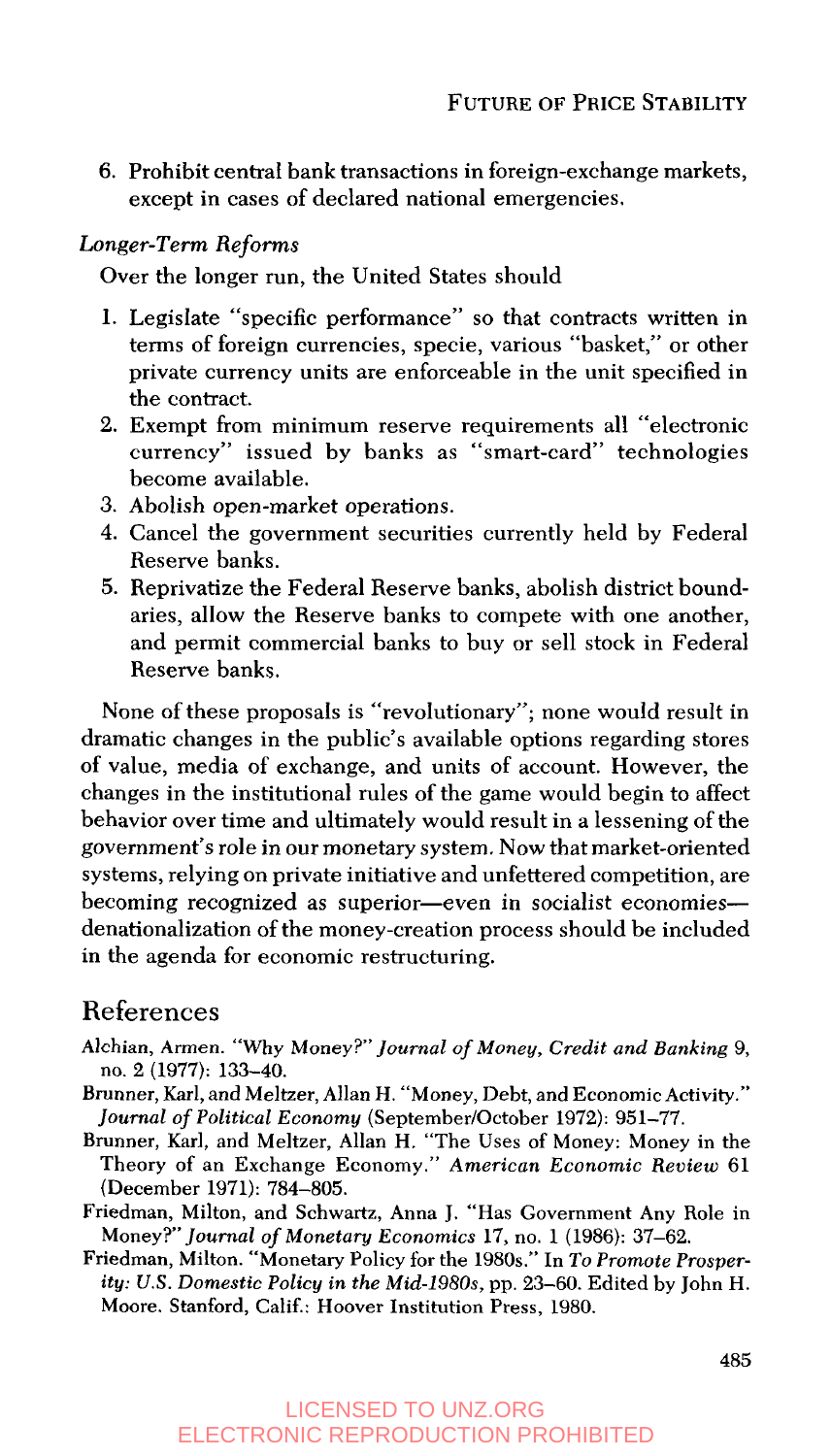- Jordan, Jerry L. "Economic Policymaking in 1980s—Evolutionary or Revolutionary?' Paper prepared for the Oppenstein Brothers Foundation and presented at Rockhurst College and the University of Missouri at Kansas City, Missouri, 1984.
- Jordan, Jerry L. "NABE Presidential Address: The Economic Role of Government." *Business Economics* (January 1988a): 14-20.
- Jordan, Jeny L. "Weakening the Dollar: The Tax No One Has to Vote for." In *Assessing The Reagan Years,* pp. 175-86. Edited by David Boaz. Washington, D.C.: Cat0 Institute, 1988b.
- Klein, Benjamin. "The Competitive Supply of Money." *Journal of Money, Credit, and Banking* 6 (November 1974): 423-53.
- McCallum, Bennett T. "Bank Deregulation, Accounting Systems of Exchange, and the Unit of Account: A Critical Review." *Carnegie-Rochester Conference Series on Public Policy* 23 (Autumn 1986): 13-46.
- McCallum, Bennett **T.** "Robustness Properties of a Rule for Monetary Policy." *Carnegie-Rochester Conference Series on Public Policy* 29 (Autumn 1988): 173-204.
- Meltzer, Allan H. "The Limits of Short-Run Stabilization Policy." *Economic Inquiry* 25 (January 1987): 1-13.
- Sargent, Thomas. "The Rose of Monetary Policy under U.S. Institutions." In *Thinking about America: The United States in the 1990s, pp. 311-22.* Stanford, Calif.: Hoover Institution Press, 1988.
- Sargent, Thomas, and Wallace, Neil. "Some Unpleasant Monetarist Arithmetic." Federal Reserve Bank of Minneapolis *Quarterly Review 5,* no. 3  $(1981): 1-17.$
- Stein, Jerome. "Inside the Monetarist Black Box." In *Monetarism,* pp. 183-232. Edited by J. Stein. New York: North-Holland, 1977.
- White, Lawrence H. "Competitive Payments Systems and the Unit of Account." *American Economic Review* 74 (September 1984): 699-712.

## LICENSED TO UNZ.ORG ELECTRONIC REPRODUCTION PROHIBITED